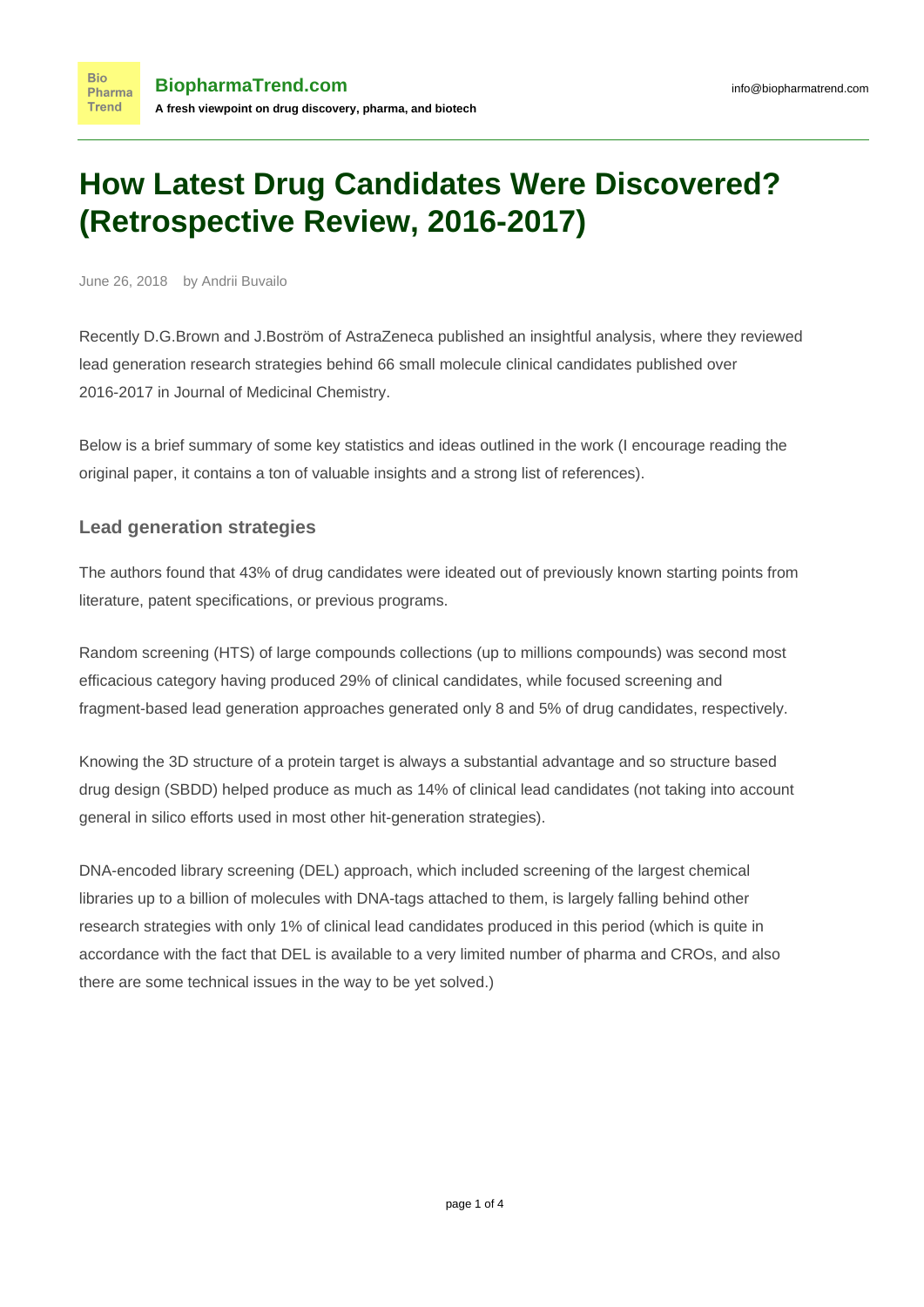

Interestingly, the overwhelming majority of all clinical candidates in this study was found to be discovered using target based approaches, while only a couple of compounds originated from phenotypic screens without any prior knowledge about a particular target class -- and they primarily were identified in the infection-based screens.

## **Targets and therapeutic areas**

Probably not surprisingly, around 30% of all clinical candidates came from kinases as targets, followed by GPCR's (17%), epigenetic targets (9%, an emerging class of targets), and other enzymes, including phosphodiesterases, transferases, proteases, etc.

Other target classes included ion channels (9%), nuclear receptors and protein-protein interactions (both around 1.5%), and miscellaneous categories (9%).

Authors found that most clinical lead candidates were in the areas of oncology (30%), CNS/Pain (18%), infection diseases (13%) and metabolic diseases (12%), while such therapeutic areas as Immune/inflammatory, cardiovascular, respiratory, urological and hematological diseases were all falling behind.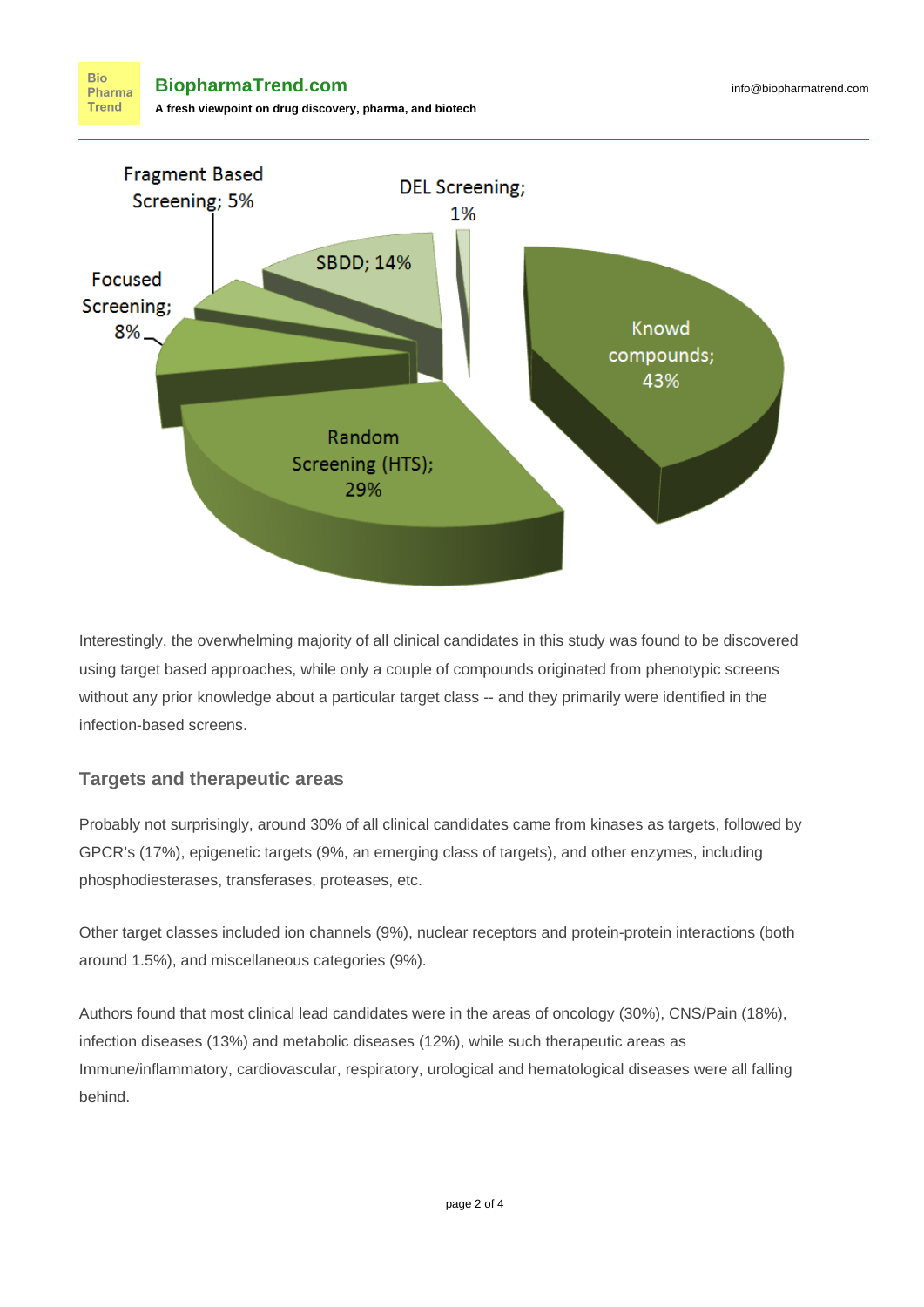## **How close were hits and clinical candidates?**

Authors analyzed hits originating from two biggest R&D categories -- from known compounds and random screening -- and found out that physicochemical properties and structural characteristics changed in a different manner.

For example, both categories demonstrated an increase in MW by 84 and the number of heavy atoms by 6 on average, and an increase in the number of rotatable bonds (+1.2 on average), while no significant change in the clogP was observed when going from the initial hit molecule to a clinical candidate molecule.

In most cases, the optimized compounds were structurally very different from the hit compounds -- both in the case of using random HTS and previously known compounds as a guiding light. Typically, lead optimization stage would result in adding four aliphatic and two aromatic atoms, and two hydrogen-bond acceptors (HBAs), with a general increase in the polar surface. In contrast, the numbers of hydrogen bond donors (HBDs) and fraction-sp3 did not change significantly.

Below is a random example showing how drastically a hit molecule can be altered during the lead optimization stage: